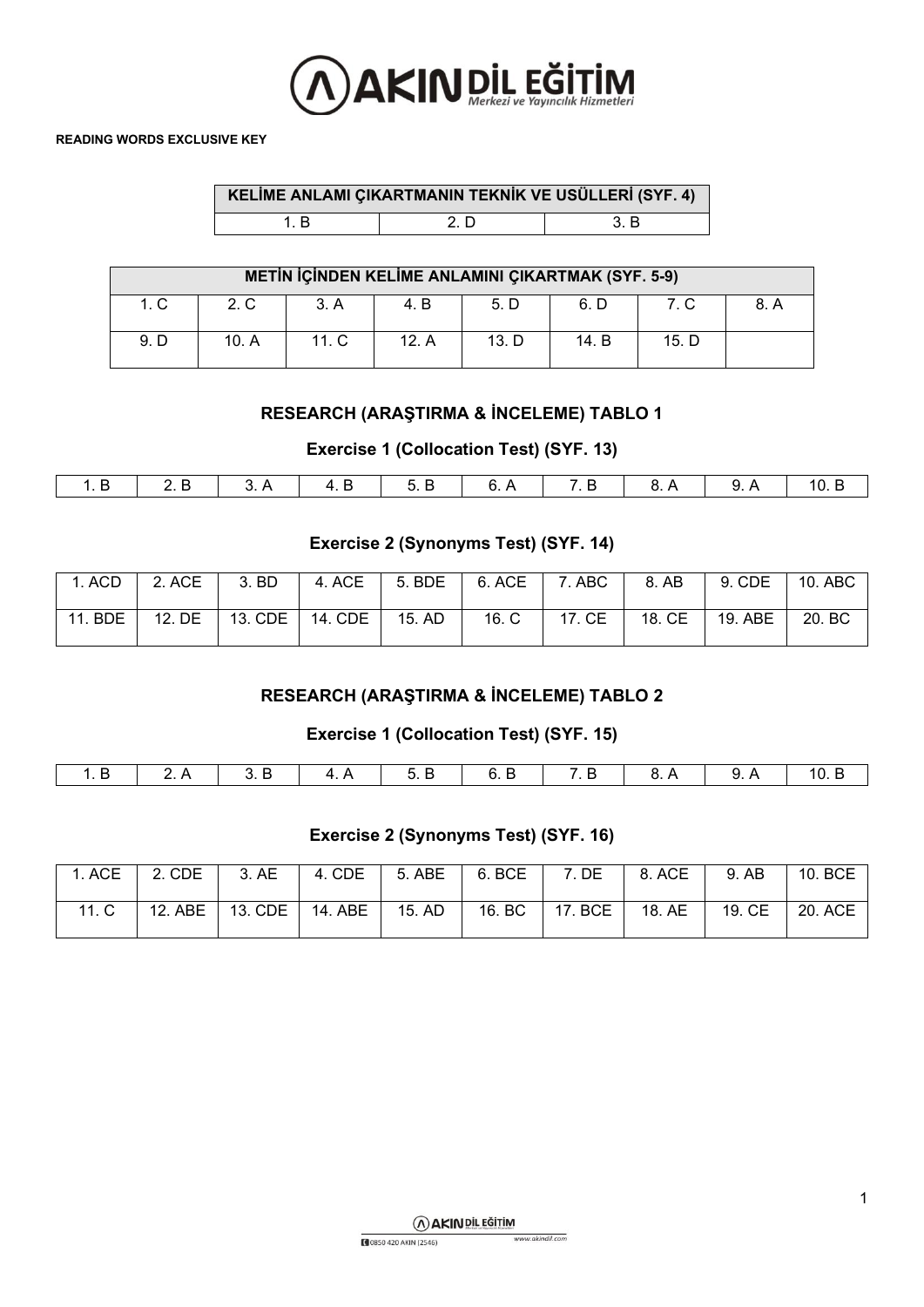

## **RESEARCH (ARAŞTIRMA & İNCELEME) TABLO 3**

**Exercise 1 (Collocation Test) (SYF. 17)**

#### **Exercise 2 (Synonyms Test) (SYF.18)**

|        | 1. ACE $\vert$ 2. BCD | 3. AE | 4. CDE | 5. BE             | 6. ABC | 7. E            | 8. ACE                          | 9. ABE | 10. DE |
|--------|-----------------------|-------|--------|-------------------|--------|-----------------|---------------------------------|--------|--------|
| 11. BD | 12. BCE   13. AD      |       |        | 14. ABE   15. ADE |        | 16. AB   17. AC | $\vert$ 18. ABE $\vert$ 19. CDE |        | 20. AB |

#### **READING 1 THE PSYCHOLOGY OF LEARNING (SYF. 19-20)**

| <b>SKILL 1</b>   1. B 2. A 3. D 4. E 5. B 6. C 7. D 8. A                                    |
|---------------------------------------------------------------------------------------------|
| <b>SKILL 2</b>   9. B 10. C 11. B 12. A                                                     |
| <b>SKILL 3</b>   1.   2. L 3. O 4. V 5. P 6. B 7. W 8. N 9. H 10. F 11. S 12. R 13. E 14. C |

#### **READING 2 STUDIES ON LAUGHTER AND YOUR HEALTH (SYF. 21-23)**

| SKILL 1   1. D 2. E 3. A 4. D 5. A 6. B 7. E 8. C 9. A 10. D                                      |
|---------------------------------------------------------------------------------------------------|
| <b>SKILL 2</b>   11. D 12. C 13. A                                                                |
| <b>SKILL 3</b>   1. Q 2. M 3. K 4. O 5. F 6. J 7. N 8. L 9. B 10. W 11. T 12. I 13. S 14. D 15. V |

#### **READING 3 THEORIES OF DREAMING (SYF. 24-26)**

| <b>SKILL 1</b>   1. E 2. D 3. B 4. A 5. B 6. E 7. C 8. A                                          |
|---------------------------------------------------------------------------------------------------|
| <b>SKILL 2</b>   9. B 10. D 11. A                                                                 |
| <b>SKILL 3</b>   1. U 2. D 3. V 4. K 5. G 6. Q 7. W 8. E 9. I 10. C 11. F 12. A 13. S 14. R 15. T |

#### **READING 4 GLOBAL WARMING THEORIES (SYF. 27-28)**

| <b>SKILL 1</b>   1. A 2. E 3. C 4. B 5. D 6. A 7. C 8. D                                                |
|---------------------------------------------------------------------------------------------------------|
| <b>SKILL 2</b>   9. D 10. C 11. B                                                                       |
| <b>SKILL 3</b>   1. P 2. J 3. B 4. R 5. T 6. H 7. F 8. W 9. V 10. C 11. E 12. I 13. S 14. D 15. A 16. N |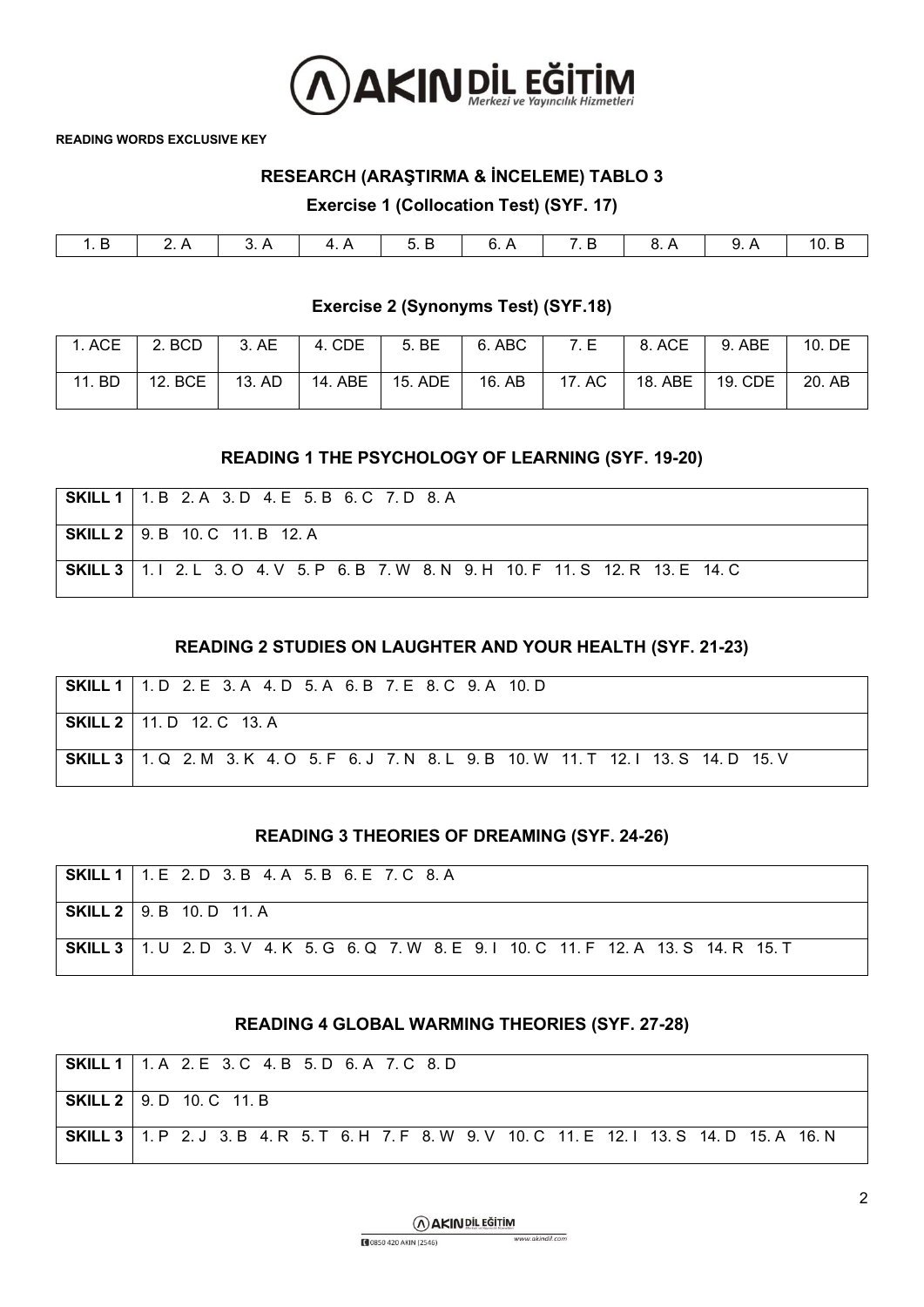

## **SCIENCE & TECHNOLOGY (BİLİM & TEKNOLOJİ) TABLO 1**

## **Exercise 1 (Collocation Test) (SYF.31)**

|  |  |  | 7 ⊨ |  |  |
|--|--|--|-----|--|--|

## **Exercise 2 (Synonyms Test) (SYF.32)**

| . AD    | 2. BE  | 3. ADE | 4. AB   | 5. CDE | 6. AD  | AB.       | 8. E   | 9. ACE  | 10. BD |
|---------|--------|--------|---------|--------|--------|-----------|--------|---------|--------|
| 11. ACE | 12. CE | 13. AB | 14. CDE | 15. AE | 16. BC | $17.$ ABC | 18. DE | 19. ACE | 20. CD |

## **SCIENCE & TECHNOLOGY (BİLİM & TEKNOLOJİ) TABLO 2**

## **Exercise 1 (Collocation Test) (SYF.33)**

|  | $\overline{3}$ R | 4 R | $\sqrt{5}$ | I RR | 7 A | $\mathsf{R}$ $\mathsf{A}$ | 9 R - |  |
|--|------------------|-----|------------|------|-----|---------------------------|-------|--|

## **Exercise 2 (Synonyms Test) (SYF.34)**

| $\mathsf{I}$ . ACE | 2. BCE | 3. ABE | 4. ABD | 5. CE | 6. ABD | 7. CDE | 8. ABD | 9. DE | 10. ABC |
|--------------------|--------|--------|--------|-------|--------|--------|--------|-------|---------|
| 11. ADE            | 12. DE | 13. AB | 14. BC | 15. A | 16. AB | 17. C  | 18. E  | 19. B | 20. AE  |

## **SCIENCE & TECHNOLOGY (BİLİM & TEKNOLOJİ) TABLO 3**

#### **Exercise 1 (Collocation Test) (SYF.35)**

| 1.B   2.A   3.A   4.B   5.A   6.A   7.A   8.B   9.A   10.B |  |  |  |  |
|------------------------------------------------------------|--|--|--|--|
|                                                            |  |  |  |  |

## **Exercise 2 (Synonyms Test) (SYF.37)**

| I E<br>. ∟            | 2. AD     | DE<br>2<br>J. | 4. D   | 5. B   | 6. AB | BE              | 8. AD            | 9. DE | 10. AB |
|-----------------------|-----------|---------------|--------|--------|-------|-----------------|------------------|-------|--------|
| $\sim$<br>44<br>ں ، ا | AB<br>12. | 13. BDE       | 14. BE | 15. AD | 16. E | <b>AE</b><br>17 | <b>BC</b><br>18. | 19. B | 20. BC |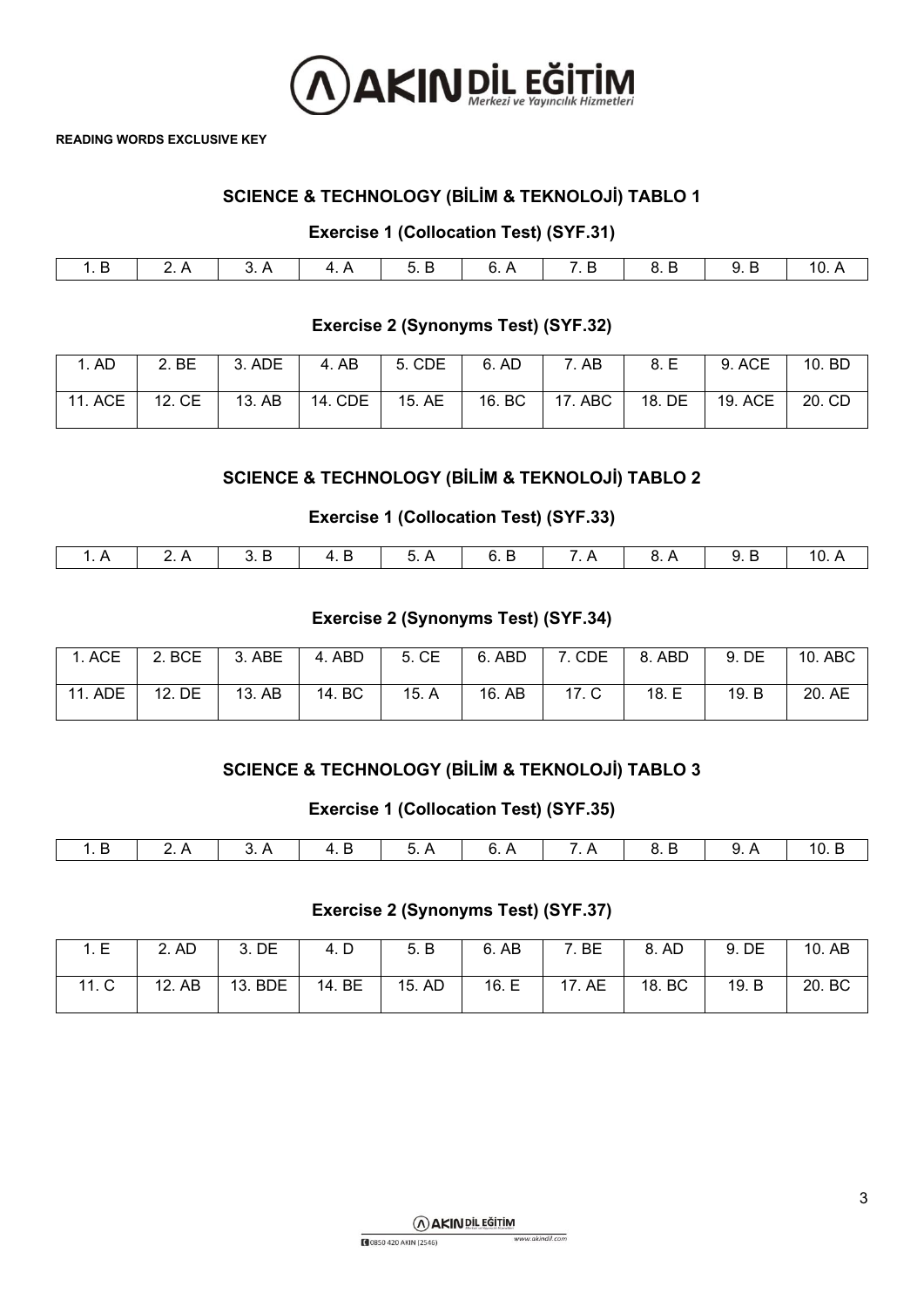

## **READING 1 THE RELATIONSHIP BETWEEN SCIENCE, TECHNOLOGY AND SOCIETY (SYF. 38-40)**

| <b>SKILL 1</b>   1. A 2. D 3. A 4. C 5. C 6. E 7. C 8. B                                                |
|---------------------------------------------------------------------------------------------------------|
| SKILL $2 \mid 9. D \mid 10. E$                                                                          |
| <b>SKILL 3</b>   1. M 2. J 3. E 4. Q 5. L 6. G 7. W 8. R 9. D 10. B 11. T 12. S 13. A 14. U 15. I 16. N |

#### **READING 2 ALTERNATIVE ENERGY SOURCES (SYF. 41-43)**

| <b>SKILL 1</b>   1. D 2. E 3. A 4. C 5. E 6. A 7. B 8. A 9. B 10. D 11. E                               |
|---------------------------------------------------------------------------------------------------------|
| <b>SKILL 2</b>   12. D 13. A 14. B 15. D                                                                |
| <b>SKILL 3</b>   1. C 2. D 3. G 4. H 5. I 6. T 7. N 8. P 9. K 10. L 11. Q 12. R 13. S 14. A 15. B 16. E |

#### **READING 3 BLACK HOLES IN SPACE (SYF. 44-46)**

| <b>SKILL 1</b> 1 1 C 2 D 3 A 4 B 5 A 6 E 7 D 8 C                                                  |
|---------------------------------------------------------------------------------------------------|
| <b>SKILL 2</b>   9. E 10. B 11. E 12. A                                                           |
| <b>SKILL 3</b>   1. C 2. P 3. F 4. H 5. O 6. J 7. B 8. K 9. A 10. N 11. L 12. D 13. G 14. I 15. M |

## **READING 4 SMARTPHONES (SYF. 47-49)**

| <b>SKILL 1</b>   1, E 2, A 3, B 4, C 5, E 6, A 7, C 8, E 9, B 10, D                                     |
|---------------------------------------------------------------------------------------------------------|
| <b>SKILL 2</b>   11. E 12. B 13. C 14. A 15. E                                                          |
| <b>SKILL 3</b>   1. O 2. D 3. V 4. A 5. T 6. W 7. S 8. F 9. M 10. Q 11. N 12. U 13. E 14. L 15. J 16. I |
| 17 K 18 P 19 B 20 R 21 C 22 H 23 G                                                                      |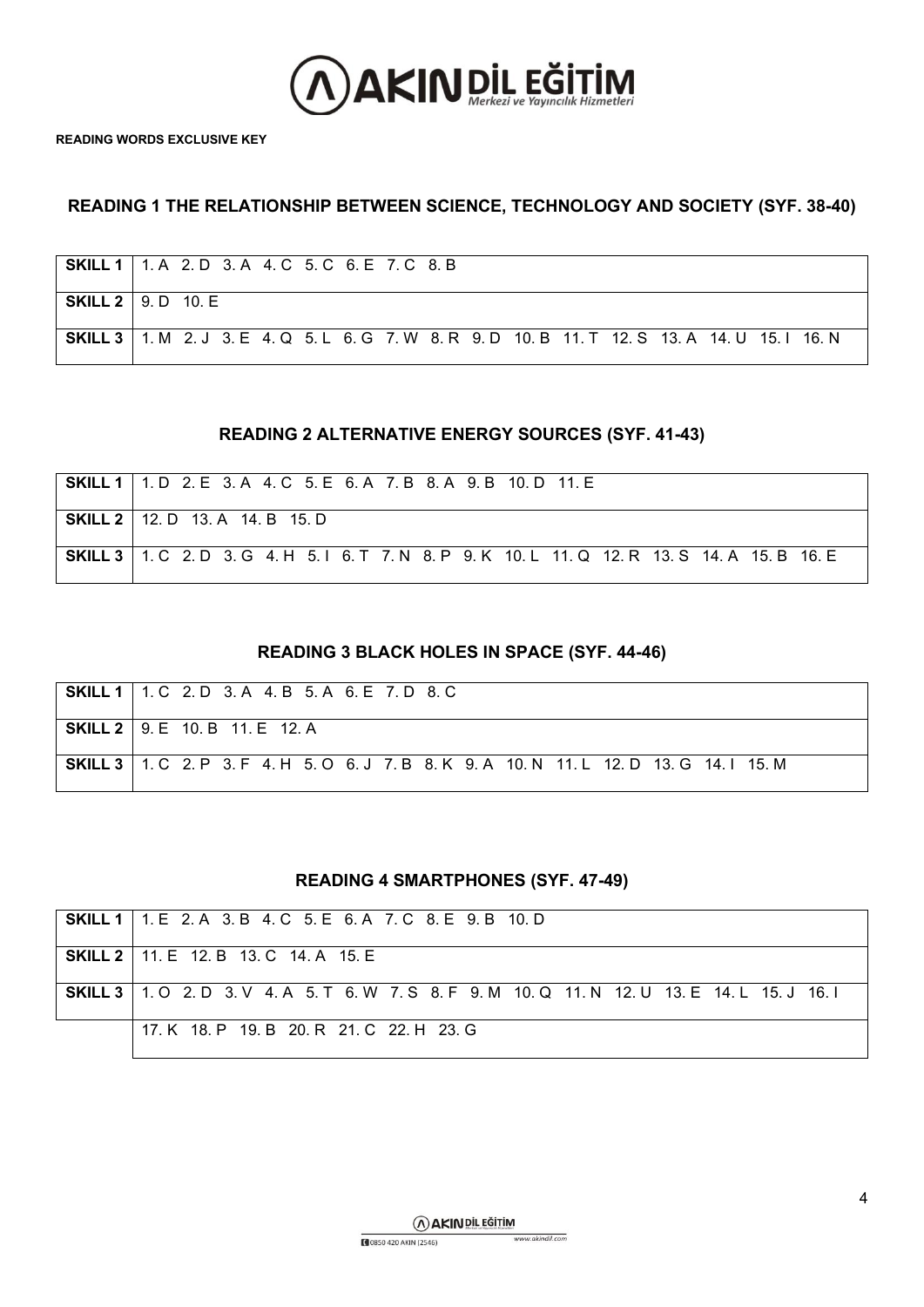

## **NATURE & ENVIRONMENT (DOĞA & ÇEVRE) TABLO 1**

#### **Exercise 1 (Collocation Test) (SYF. 54)**

#### **Exercise 2 (Synonyms Test) (SYF. 55)**

|      | $BCDE$ 2. ACE $\parallel$ 3. CE $\parallel$ |        |         | 4. B   5. ACE |                 |       | 9. BC                          | 10. ABC |
|------|---------------------------------------------|--------|---------|---------------|-----------------|-------|--------------------------------|---------|
| 11.E | 12. C                                       | 13. AB | 14. ACD | 15. B C       | 16. C   17. ABD | 18. D | $\vert$ 19. BC $\vert$ 20. CDE |         |

#### **NATURE & ENVIRONMENT (DOĞA & ÇEVRE) TABLO 2**

**Exercise 1 (Collocation Test) (SYF. 57)**

| $\cdots$ |  | . .<br> |  |  |
|----------|--|---------|--|--|
|          |  |         |  |  |

#### **Exercise 2 (Synonyms Test) (SYF. 58)**

| 1. ABE  | 2. B | $\vert$ 3. ADE $\vert$                                           | 4. ABE | 5. AD | 6. E   7. ACD | 8. B | 9. ADE  | 10. BD |
|---------|------|------------------------------------------------------------------|--------|-------|---------------|------|---------|--------|
| 11. ABD |      | 12. ADE   13. ABE   14. BE   15. E   16. ABE   17. ABE   18. BDE |        |       |               |      | 19. ABD | 20. CD |

#### **NATURE & ENVIRONMENT (DOĞA & ÇEVRE) TABLO 3**

**Exercise 1 (Collocation Test) (SYF. 60)**

|  |  |  | 4A   5R |  |  | $\overline{z}$ | 8. B |  | 10. B |
|--|--|--|---------|--|--|----------------|------|--|-------|
|--|--|--|---------|--|--|----------------|------|--|-------|

#### **Exercise 2 (Synonyms Test) (SYF.61)**

| 1. CD | 2. AD   | 3. B  | 4. AE   | 5. DE     | 6. CD  | 7. BCD | 8. D  | 9. B    | 10. CD |
|-------|---------|-------|---------|-----------|--------|--------|-------|---------|--------|
| 11.E  | 12. BDE | 13. C | 14. CDE | $15.$ ACE | 16. CE | 17. AC | 18. D | 19. ABE | 20. BE |

## **NATURE & ENVIRONMENT (DOĞA & ÇEVRE) TABLO 4**

**Exercise 1 (Collocation Test) (SYF. 63)**

| Λ<br>-<br>$\sim$<br>" |  |  |  |  |
|-----------------------|--|--|--|--|
|                       |  |  |  |  |

## **Exercise 2 (Synonyms Test) (SYF.64)**

| 1. BCD | 2. B   | 3. AE  | 4. B  | 5. CDE | 6. AE  | 7. B  | 8. BCD  | 9.E     | 10. ABE |
|--------|--------|--------|-------|--------|--------|-------|---------|---------|---------|
| 11.E   | 12. BE | 13. BE | 14. E | 15. BD | 16. AE | 17. A | 18. ABD | 19. ABC | 20. E   |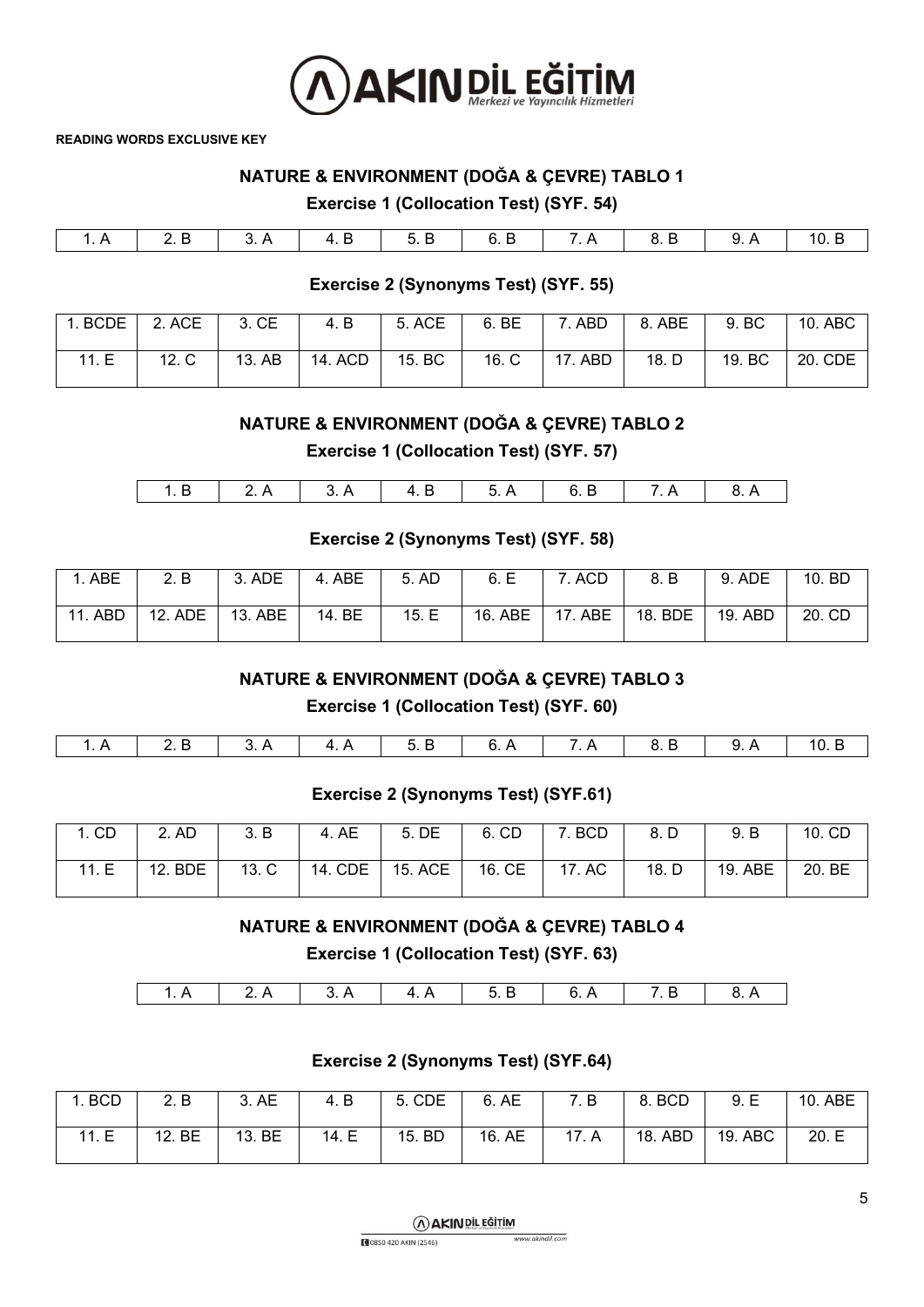

## **READING 1 RAPID CHANGES IN ARCTIC FLORA AND FAUNA (SYF. 65-66)**

| <b>SKILL 1</b>   1. B 2. C 3. E 4. A 5. C 6. A                                                          |
|---------------------------------------------------------------------------------------------------------|
| <b>SKILL 2</b>   7. C 8. A 9. E 10. D                                                                   |
| <b>SKILL 3</b>   1. N 2. H 3. J 4. L 5. I 6. C 7. Q 8. S 9. O 10. D 11. B 12. K 13. P 14. F 15. A 16. T |

#### **READING 2 THE SUFFERINGS OF ENDANGERED SPECIES (SYF. 67-69)**

| <b>SKILL 1</b> 1 E 2 A 3 D 4 A 5 E 6 C 7 A 8 E 9 C 10 E                                                 |
|---------------------------------------------------------------------------------------------------------|
| <b>SKILL 2</b>   11. B 12. D 13. A 14. E 15. A                                                          |
| <b>SKILL 3</b>   1. E 2. A 3. H 4. C 5. G 6. O 7. J 8. F 9. M 10. K 11. I 12. X 13. V 14. B 15. L 16. U |
| 17. N 18. Y 19. T 20. P 21. Q 22. R 23. W 24. D                                                         |

#### **READING 3 CONTINENTAL DRIFT (SYF. 70-72)**

| <b>SKILL 1</b>   1, C 2, A 3, D 4, D 5, A 6, C 7, E 8, D 9, C 10, E                               |
|---------------------------------------------------------------------------------------------------|
| <b>SKILL 2</b>   11. C 12. A 13. A 14. E 15. B                                                    |
| <b>SKILL 3</b>   1. D 2. N 3. S 4. M 5. E 6. J 7. H 8. B 9. C 10. G 11. L 12. A 13. O 14. I 15. K |
| 16 R 17 P 18 T                                                                                    |

#### **UNIT 4 EXPRESSIONS OF QUANTITY**

#### **SYF. 76 ALIŞTIRMA**

|--|

**SYF. 77-80**

| SET <sub>1</sub> | 1. BD  | 2. CE   | 3. C   | 4. ABD | 5. BD   | 6. BD  | - 7. AB | 8.AD   | 9. ABCD | $10.$ CD |
|------------------|--------|---------|--------|--------|---------|--------|---------|--------|---------|----------|
|                  | 11. BD | 12. ADE | 13. BC | 14. CD | 15. CDE | 16. AD | 17. AD  | 18. AD | 19. BC  |          |
| SET 2            | 1. A   | 2. C    | 3. ABE | 4. DE  | 5. ACD  | 6. DE  | -7. B   | 8. D   | 9. BDE  | 10. ABE  |
| SET <sub>3</sub> | 1. CE  | 2. ACD  | 3. DE  | 4. CE  | 5. AD   | 6. ADE | 7. ABC  | 8. BD  | 9. AD   | 10. BCD  |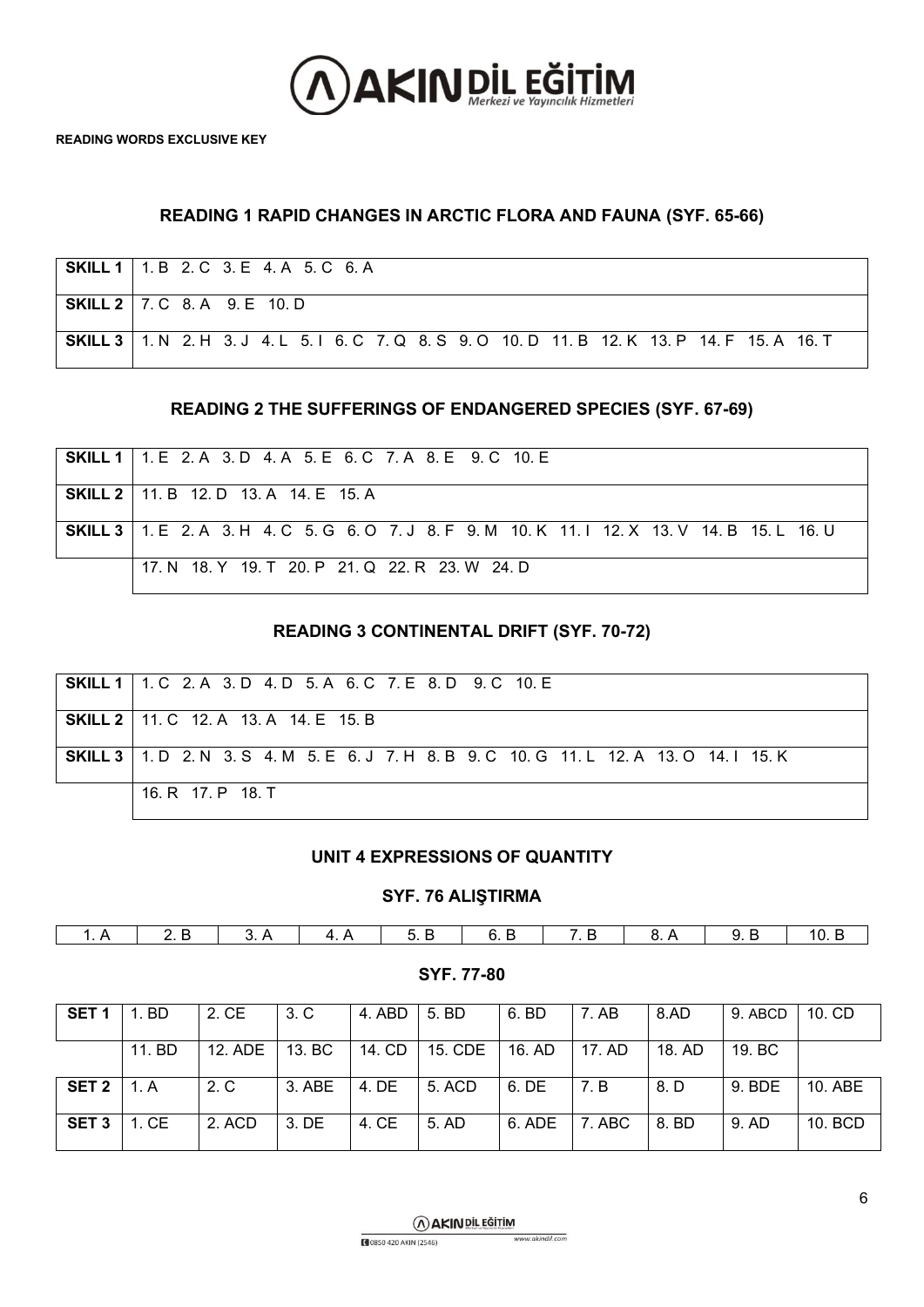

### **TRAVEL & TRANSPORT**

#### **KELİME ÇALIŞMALARI 1 (SYF. 83)**

| BE<br>$\overline{ }$ | 2. AC | 3. BC  | 4. CE  | 5. AE   | 6. AE | 7. A | 8. C | 9. BC | 10. D |
|----------------------|-------|--------|--------|---------|-------|------|------|-------|-------|
| 11. AD               | 12. C | 13. BC | 14. AC | 15. ABE |       |      |      |       |       |

#### **KELİME ÇALIŞMALARI 2 (SYF. 84)**

| <b>BD</b> | 2. BCD | 3. AD  | 4. CDE | 5. BC   | 6. CE | 7. AB | 8. BD | 9. CE | 10. A |
|-----------|--------|--------|--------|---------|-------|-------|-------|-------|-------|
| 11. ADE   | 12. B  | 13. CE | 14. E  | 15. ABD |       |       |       |       |       |

## **READING 1 THE DEFINITION OF SHIPPING (SYF. 85)**

1. shipment 2. transportation 3. destination

**READING 2 A SPACE CRAFT (SYF. 85)**

1. orbit 2. crew 3. probes

**READING 3 SEA TRAVEL IN ANCIENT GREECE (SYF. 85)**

1. patrol 2. voyage 3. expedition

## **READING 4 AN AIRCRAFT (SYF. 85)**

1. vehicle 2. aviation 3. distances

# **HISTORY (TARİH) TABLO 1 Exercise 1 (Collocation Test) (SYF. 89)**

|  |  |  |  | 1.B   2.A   3.A   4.B   5.A   6.B   7.B   8.A   9.B   10.A <sub> </sub> |
|--|--|--|--|-------------------------------------------------------------------------|
|  |  |  |  |                                                                         |

## **Exercise 2 (Synonyms Test) (SYF. 90)**

| 1. AE   | 2. BDE | 3. BC   | 4. E    | 5. CDE             | 6. ABE            | 7. D | $8.$ BDE $\parallel$ | 9. BCD  | 10. B   |
|---------|--------|---------|---------|--------------------|-------------------|------|----------------------|---------|---------|
| 11. CDE | 12. E  | 13. ABD | 14. ABD | 15. BE $\parallel$ | 16. ABC   17. ACD |      | 18. B                | 19. ACE | 20. ABD |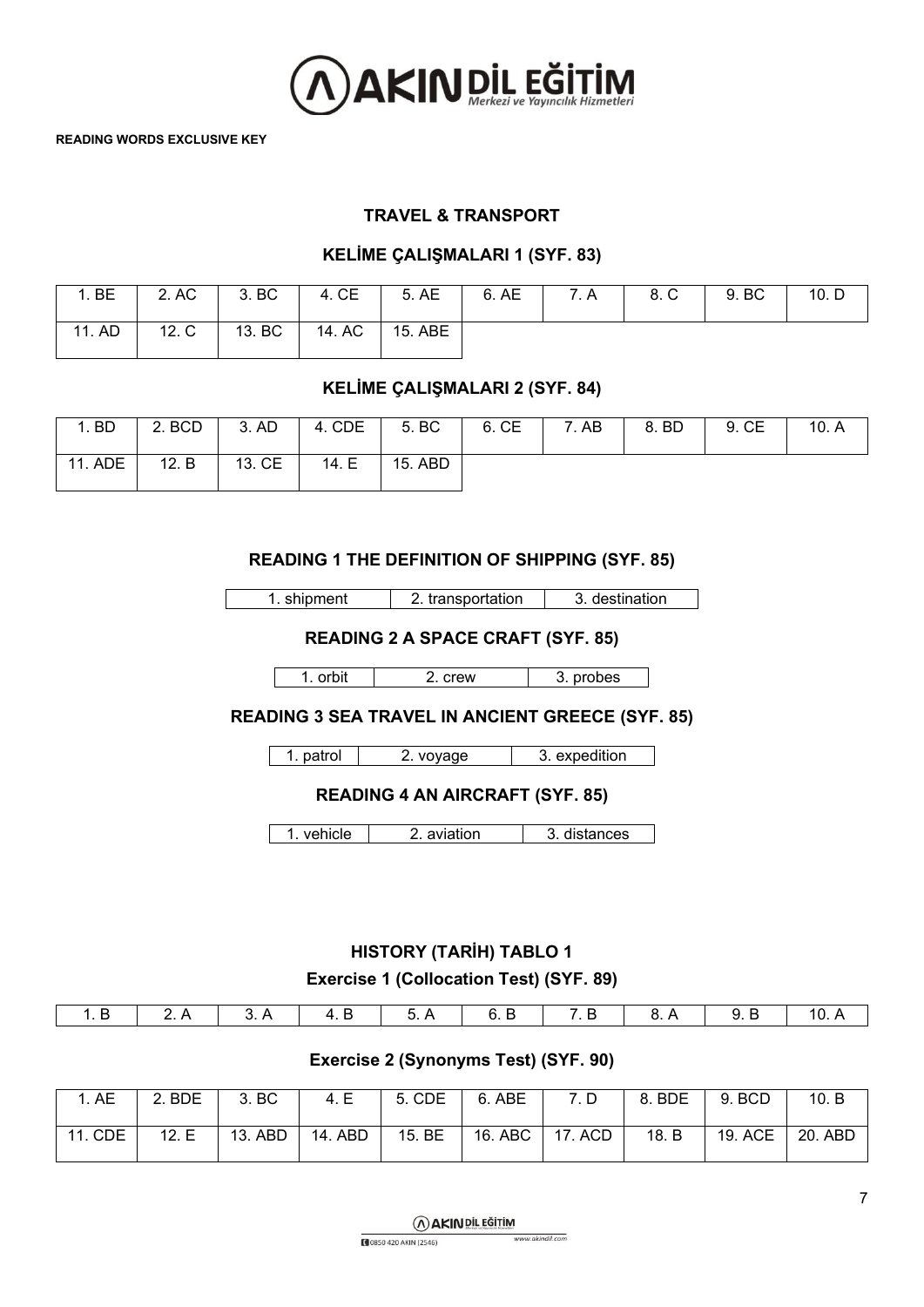

# **HISTORY (TARİH) TABLO 2**

**Exercise 1 (Collocation Test) (SYF. 91)**

| ,, |  | . .<br>. .<br>້<br>$\sim$ $\sim$ $\sim$ $\sim$ $\sim$ $\sim$ $\sim$ $\sim$ | . . | - | v. | "<br>. . | v. ∟ |
|----|--|----------------------------------------------------------------------------|-----|---|----|----------|------|

**Exercise 2 (Synonyms Test) (SYF. 92)**

| AB     | 2.E     | 3. CD  | 4. E   | 5. BE  | 6. AB  | '. ADE<br>⇁       | 8. D  | 9. B  | 10. AE |
|--------|---------|--------|--------|--------|--------|-------------------|-------|-------|--------|
| 11. DE | 12. ADE | 13. AB | 14. AB | 15. CE | 16. AD | <b>ABC</b><br>17. | 18. D | 19. C | 20. BD |

#### **READING 1 THE FRENCH REVOLUTION (SYF. 93-95)**

| <b>SKILL 1</b> 1 E 2 D 3 C 4 A 5 D 6 B 7 E 8 B 9 A 10 D                                                 |
|---------------------------------------------------------------------------------------------------------|
| <b>SKILL 2</b>   11. A 12. D 13. B                                                                      |
| <b>SKILL 3</b>   1. K 2. E 3. B 4. P 5. G 6. W 7. Q 8. U 9. H 10. N 11. A 12. S 13. I 14. R 15. J 16. F |

#### **READING 2 KING ARTHUR: FACT OR FICTION? (SYF. 96-98)**

| <b>SKILL 1</b>   1, B 2, E 3, D 4, C 5, A 6, D 7, B 8, C 9, D                                     |
|---------------------------------------------------------------------------------------------------|
| <b>SKILL 2</b>   10. D 11. B 12. E 13. B 14. A                                                    |
| <b>SKILL 3</b>   1. W 2. Q 3. E 4. A 5. K 6. I 7. N 8. T 9. B 10. G 11. F 12. S 13. H 14. J 15. O |

#### **READING 3 HOW EGYPTOLOGY BEGAN (SYF. 99-101)**

| <b>SKILL 1</b>   1. C 2. E 3. B 4. A 5. D 6. B 7. A 8. E 9. D 10. C 11. A 12. E 13. B 14. C             |
|---------------------------------------------------------------------------------------------------------|
| <b>SKILL 2</b>   15. C 16. B 17. B                                                                      |
| <b>SKILL 3</b>   1. S 2. U 3. R 4. W 5. K 6. J 7. B 8. D 9. H 10. N 11. O 12. F 13. E 14. A 15. L 16. Q |

#### **READING 4 THE RISE OF THE OTTOMANS (SYF. 102-103)**

| <b>SKILL 1</b>   1. C 2. E 3. A 4. D 5. C 6. A                                                          |
|---------------------------------------------------------------------------------------------------------|
| <b>SKILL 2</b>   7. C 8. E 9. A 10. D                                                                   |
| <b>SKILL 3</b>   1. U 2. Q 3. A 4. E 5. F 6. V 7. K 8. J 9. N 10. S 11. H 12. G 13. O 14. B 15. M 16. I |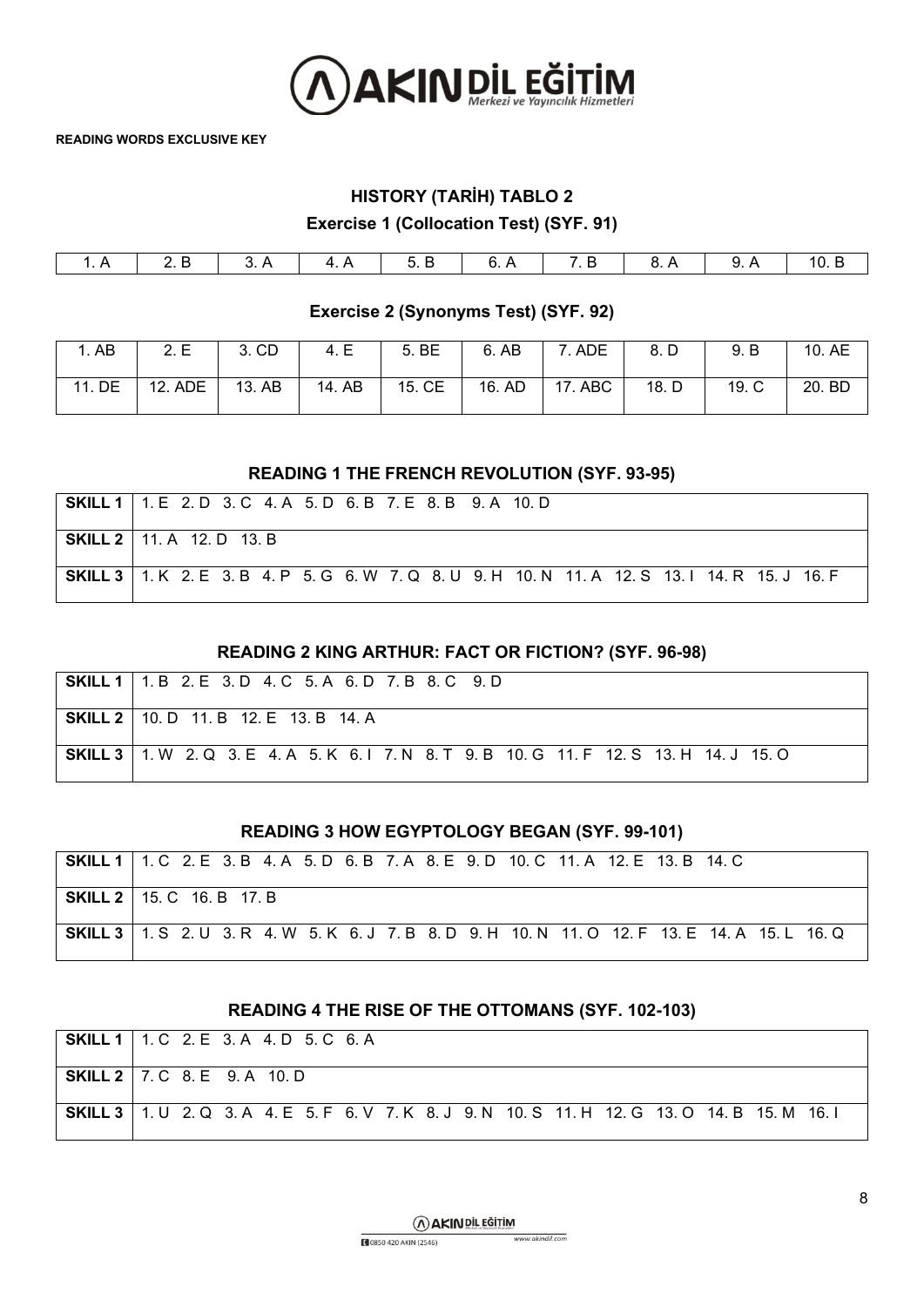

## **HUMAN & SOCIETY (İNSAN & TOPLUM) TABLO 1**

**Exercise 1 (Collocation Test) (SYF. 107)**

| <u>.</u> . | ⊷<br>◡. ◡ | . .<br>. .<br>◡. ◡ | ĥ.<br>v.<br>- | $\overline{\phantom{a}}$ | D<br>o<br>0. L | . .<br>◡. ◡ | 10.7. |
|------------|-----------|--------------------|---------------|--------------------------|----------------|-------------|-------|

## **Exercise 2 (Synonyms Test) (SYF. 108)**

| $\therefore$ ABE | 2. C | 3. D               | 4. ACE | 5. BD | 6. ADE  | 7. ACD     | 8. E     | 9. ACD  | 10. DE  |
|------------------|------|--------------------|--------|-------|---------|------------|----------|---------|---------|
| 11.E             |      | 12. ACE   13. ABCD | 14. BD | 15. B | 16. ADE | $17.$ ABDE | $18.$ BD | 19. ABE | 20. ABD |

## **HUMAN & SOCIETY (İNSAN & TOPLUM) TABLO 2**

**Exercise 1 (Collocation Test) (SYF. 110)**

| 1.A   2.B   3.B   4.A   5.B   6.A   7.B   8.B   9.A   10.B |  |  |  |  |  |
|------------------------------------------------------------|--|--|--|--|--|
|                                                            |  |  |  |  |  |

## **Exercise 2 (Synonyms Test) (SYF. 111)**

| <b>BDE</b> | 2. C    | 3. AC | 4. AD   | 5. ABD | 6. ACDE | 7. BE  | 8. BD  | 9. BC   | 10 <sub>c</sub> |
|------------|---------|-------|---------|--------|---------|--------|--------|---------|-----------------|
| ABE<br>11  | 12. BCE | 13. D | 14. ACD | 15. D  | 16. D   | 17. AD | 18. BE | 19. BCE | 20. CDE         |

## **HUMAN & SOCIETY (İNSAN & TOPLUM)TABLO 3**

**Exercise 1 (Collocation Test) (SYF. 112)**

| . |  | ,,<br>. | . | ∽<br>. | - |
|---|--|---------|---|--------|---|
|   |  |         |   |        |   |

#### **Exercise 2 (Synonyms Test) (SYF. 113)**

| ABE     | 2. CD  | 3. BCE | 4. AD   | 5. BCE   6. BCD |         | 7. AE   | 8. ABD  | 9. BD  | 10. BCD |
|---------|--------|--------|---------|-----------------|---------|---------|---------|--------|---------|
| 11. ABE | 12. AE | 13. BD | 14. BCD | 15. A           | 16. BDE | 17. ADE | 18. ACE | 19. AC | 20. ACE |

# **HUMAN & SOCIETY (İNSAN & TOPLUM)TABLO 4 Exercise 1 (Collocation Test) (SYF. 114)**

#### **Exercise 2 (Synonyms Test) (SYF. 115)**

| . AE    | 2. BD          | 3. C   | 4. B   | 5. A   | 6. CDE | 7. ACD  | 8. BC   | 9. AE    | 10. D  |
|---------|----------------|--------|--------|--------|--------|---------|---------|----------|--------|
| 11. ABE | <b>12. ABE</b> | 13. BD | 14. BE | 15. AC | 16. D  | 17. ABD | 18. BDE | 19. ACDE | 20. CE |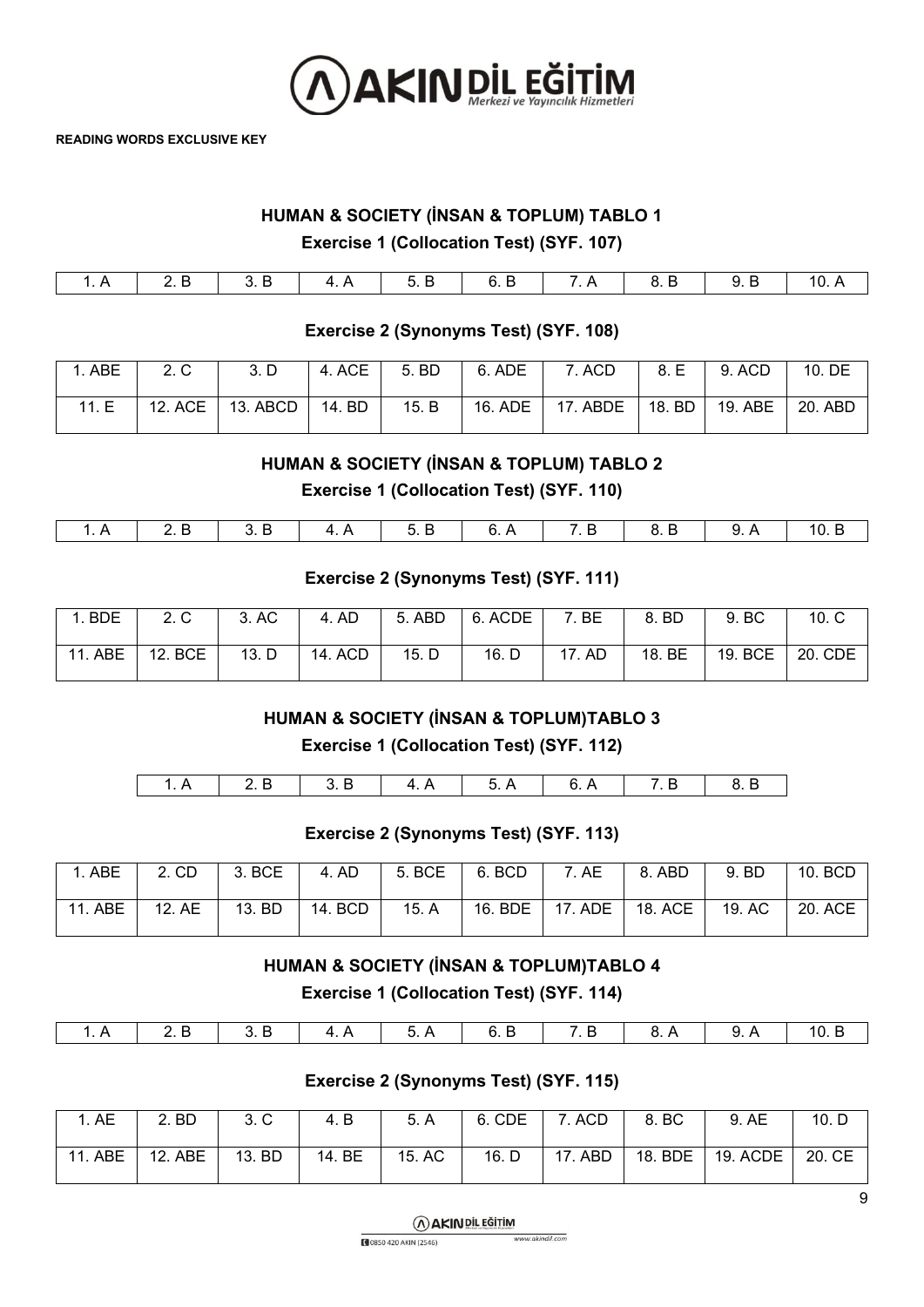

## **READING 1 MAN (SYF. 116-117)**

| SKILL 1   1. D 2. E 3. A 4. E 5. B 6. A 7. D 8. C 9. B                                                  |
|---------------------------------------------------------------------------------------------------------|
| <b>SKILL 2</b>   10. A 11. D 12. C                                                                      |
| <b>SKILL 3</b>   1. F 2. N 3. D 4. O 5. B 6. G 7. H 8. A 9. E 10. K 11. P 12. L 13. C 14. M 15. I 16. J |

## **READING 2 THE CRADLE OF CIVILIZATION (SYF. 118-119)**

| <b>SKILL 1</b>   1. E 2. D 3. C 4. A 5. E 6. B 7. A 8. C 9. A 10. D                               |
|---------------------------------------------------------------------------------------------------|
| <b>SKILL 2</b>   11. A 12. D 13. C 14. C                                                          |
| <b>SKILL 3</b>   1. O 2. G 3. A 4. H 5. L 6. M 7. J 8. D 9. F 10. Q 11. E 12. B 13. C 14. N 15. I |

## **WAR (SAVAŞ) TABLO 1 Exercise 1 (Collocation Test) (SYF. 123)**

| 7 A<br>$\mathbf{A}$ R<br>10 A<br>- 6 F |  |  |  |  |  |
|----------------------------------------|--|--|--|--|--|
|                                        |  |  |  |  |  |

## **Exercise 2 (Synonyms Test) (SYF. 124)**

| $1.$ ADE $\perp$ | $\vert$ 2. BCD   | 3.AB | 4. C            | 5. AC | 6. DE | 7. BC            |                 | $\vert$ 8. ABC $\vert$ 9. BCE $\vert$ | 10. ACE |
|------------------|------------------|------|-----------------|-------|-------|------------------|-----------------|---------------------------------------|---------|
| 11. E            | 12. ABC   13. DE |      | 14. BC   15. AE |       |       | 16. DE   17. ABD | 18. CE   19. AB |                                       | 20. AE  |

## **WAR (SAVAŞ) TABLO 2**

**Exercise 1 (Collocation Test) (SYF. 125)**

| i 1.B 2.A 3.A 4.B 5.A 6.B 7.B 8.B 9.A <sup>1</sup> |  |  |  |  |
|----------------------------------------------------|--|--|--|--|
|                                                    |  |  |  |  |

#### **Exercise 2 (Synonyms Test) (SYF. 126)**

| . AE  | 2. BDE | 3. A  | 4. CE  | 5. ABC  | 6. BDE | 7. AC  | 8. BDE | 9. B   | 10. AD |
|-------|--------|-------|--------|---------|--------|--------|--------|--------|--------|
| 11. A | 12. DE | 13. A | 14. CE | 15. ABE | 16. CD | 17. AC | 18. D  | 19. AE | 20. BC |

#### **WAR (SAVAŞ) TABLO 3**

**Exercise 1 (Collocation Test) (SYF. 127)**

#### **Exercise 2 (Synonyms Test) (SYF. 128)**

| 11. BE<br>17. CE<br>15. BCE<br>18. ABC<br>13. E<br>16. AD<br>14. B<br>20. AD<br>19. B<br>12. A | 1. AC | 2. AB | 3. ADE | 4. BC | 5. AE | 6. BC | AD | 8. BE | 9. DE | 10. AE |
|------------------------------------------------------------------------------------------------|-------|-------|--------|-------|-------|-------|----|-------|-------|--------|
|                                                                                                |       |       |        |       |       |       |    |       |       |        |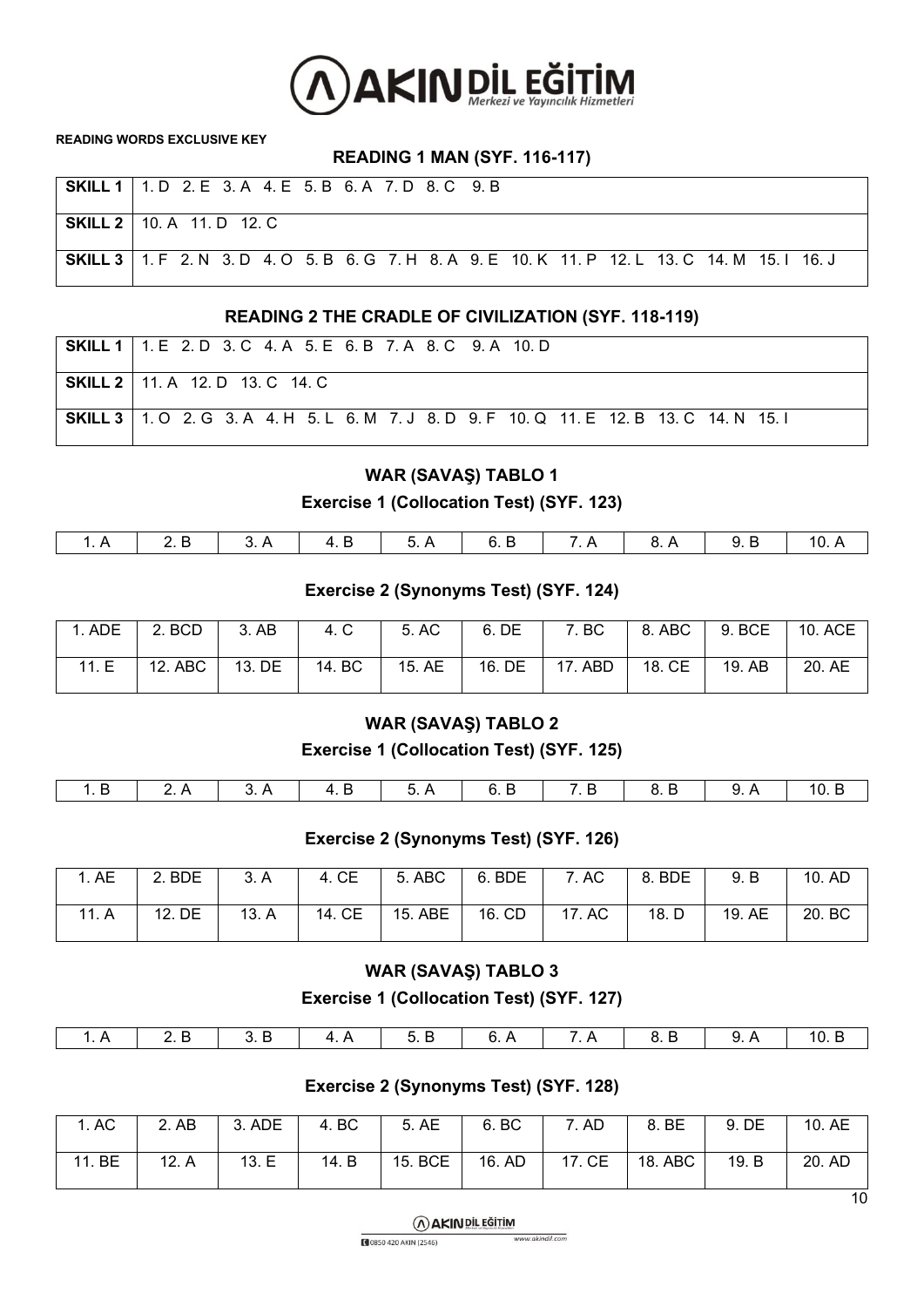

# **WAR (SAVAŞ) TABLO 4 ÖNEMLİ FİİLLER**

**Exercise 1 (Collocation Test) (SYF. 129)**

| 5 A<br>$\overline{A}$<br>6 |  |  |  |  |  |  |
|----------------------------|--|--|--|--|--|--|
|                            |  |  |  |  |  |  |

## **Exercise 2 (Synonyms Test) (SYF. 130)**

| 1.E     | 2. ADE  | 3. BE  | 4. AC   | 5. BC  | 6. CDE | 7. AB | 8. D   | 9. A   | 10. BC |
|---------|---------|--------|---------|--------|--------|-------|--------|--------|--------|
| 11. ABC | 12. BCD | 13. AD | 14. BCE | 15. DE | 16. AB | 17. D | 18. BC | 19. AD | 20. DE |

## **PEACE (BARIŞ) TABLO 1**

**Exercise 1 (Collocation Test) (SYF. 131)**

## **Exercise 2 (Synonyms Test) (SYF. 132)**

| i. AE  | 2. DE  | 3. AB  | 4. CE   | 5. ABD | 6. DE  | BE<br>⇁ | 8. E   | 9. ABC | 10. DE |
|--------|--------|--------|---------|--------|--------|---------|--------|--------|--------|
| 11. AE | 12. AB | 13. BE | 14. ADE | 15. DE | 16. CE | 17. A   | 18. AB | 19. A  | 20. D  |

## **READING 1 THE BATTLE OF KADESH (SYF. 133)**

| military    | 2. ambush       | 3. took place | 4. reian      | 5. comes from | 6. biased      | . aimed     |
|-------------|-----------------|---------------|---------------|---------------|----------------|-------------|
| 8. protect  | 9. allies       | 10. troops    | 11. capturing | 12. plundered | 13. surrounded | 14. capture |
| 15. revolts | 16. hostilities | 17. conflicts | 18. treaty    | 19. inscribed | 20. survives   |             |

#### **READING 2 THE PERSIAN WARS (SYF. 134-135)**

#### **A. Read the passage and choose the correct answer**

| . peak      | 2. liberating | 3. triumph    | 4. demise       | 5. defeat  | 6. conquered | 7. rebellion |
|-------------|---------------|---------------|-----------------|------------|--------------|--------------|
| 8. uprising | 9. advanced   | 10. forces    | 11. victory     | 12. defeat | 13. defense  | 14. league   |
| 15. deploy  | 16. engaged   | 17. destroyed | 18. losses      | 19. troops | 20. marched  | 21. retreat  |
| 22. beaten  | 23. defeated  | 24. invasion  | 25. hostilities | 26. allies |              |              |

#### **B. Answer the questions according to the passage.**

| ___ |  |  |  |  |  |  |
|-----|--|--|--|--|--|--|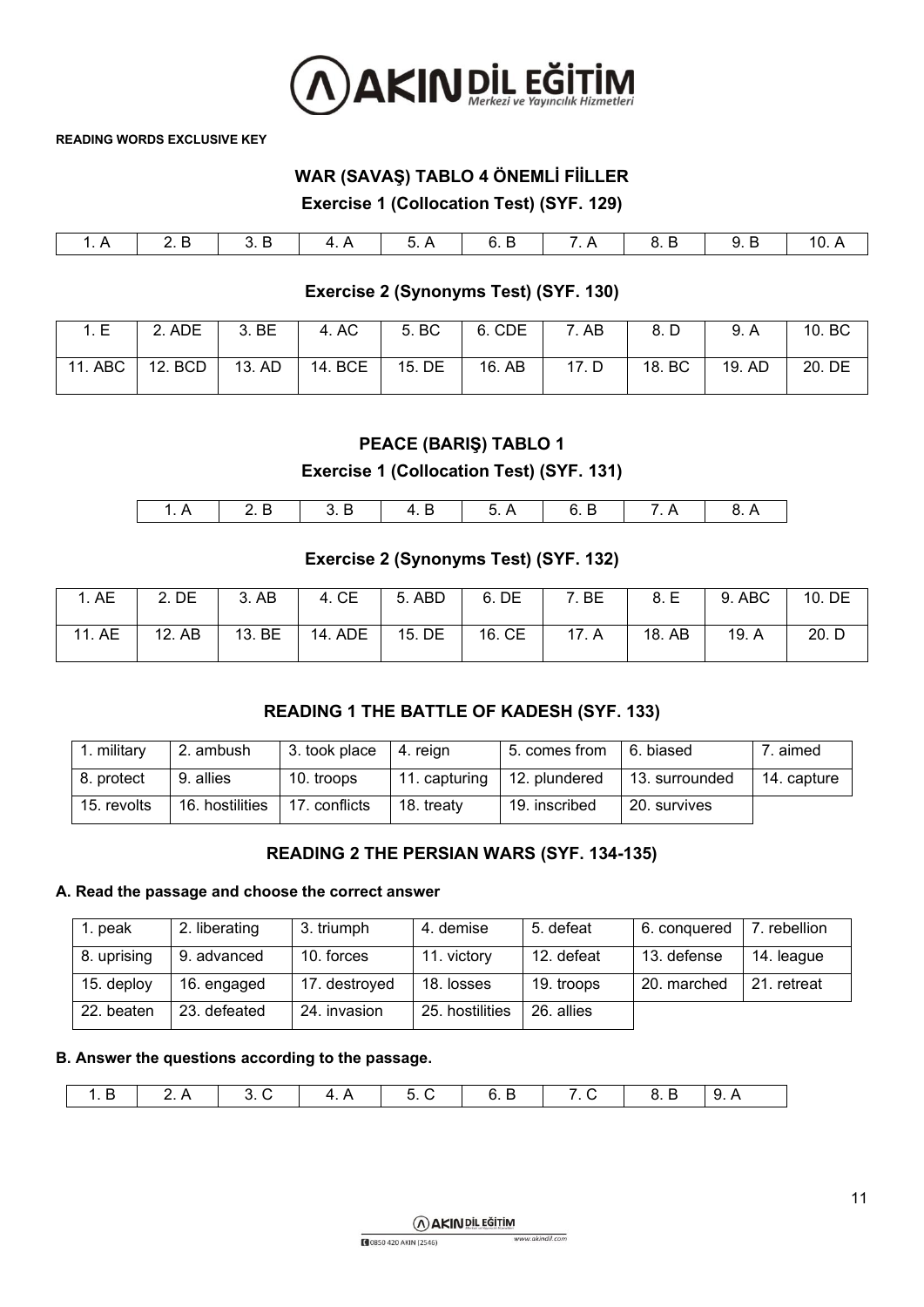

## **ECONOMY & FINANCE (EKONOMİ & FİNANS) TABLO 1**

**Exercise 1 (Collocation Test) (SYF. 139)**

|  |  | 6<br>$\sim$ $\sim$ |  | $\sim$ $\sim$ $\sim$ $\sim$ $\sim$ $\sim$ $\sim$ |  |
|--|--|--------------------|--|--------------------------------------------------|--|
|  |  |                    |  |                                                  |  |

## **Exercise 2 (Synonyms Test) (SYF. 140)**

| 1. B    |  | 2. ACD $\vert$ 3. ABCE $\vert$ 4. ACDE $\vert$ 5. BDE $\vert$ | 6. AD | 7. AC                                                             | 8. BD | 9. CE | 10. BD |
|---------|--|---------------------------------------------------------------|-------|-------------------------------------------------------------------|-------|-------|--------|
| 11. ADE |  |                                                               |       | 12. BCE   13. BDE   14. BD   15. BC   16. ADE   17. BCE   18. ACD |       | 19. A | 20. BE |

## **ECONOMY & FINANCE (EKONOMİ & FİNANS) TABLO 2**

**Exercise 1 (Collocation Test) (SYF. 141)**

| $-$ |  |  |  | -- |  |
|-----|--|--|--|----|--|
|     |  |  |  |    |  |

## **Exercise 2 (Synonyms Test) (SYF. 142)**

| 1. ACDE            | 2. ACE 3. BDE | 4. BCE  | 5. AE | 6. D    | 7. ABD | 8. BE            | 9. AE  | 10. ABE |
|--------------------|---------------|---------|-------|---------|--------|------------------|--------|---------|
| 11. ABDE   12. ACD | 13. E         | 14. ADE | 15. B | 16. ABD |        | 17. AE   18. BCE | 19. AD | 20. ADE |

## **ECONOMY & FINANCE (EKONOMİ & FİNANS) TABLO 3**

**Exercise 1 (Collocation Test) (SYF. 143)**

| 1.B   2.B   3.A   4.A   5.B   6.B   7.B   8.A   9.B   10.B |  |  |  |  |
|------------------------------------------------------------|--|--|--|--|
|                                                            |  |  |  |  |

#### **Exercise 2 (Synonyms Test) (SYF. 144)**

| 1. BCDE | $\vert$ 2. ADE $\vert$ 3. AC | 4. E                      | 5. B | 6. ACE            | 7. BD  | 8. DE   | 9. BE  | 10. ADE |
|---------|------------------------------|---------------------------|------|-------------------|--------|---------|--------|---------|
| 11. ABE |                              | 12. BE   13. ADE   14. CD |      | 15. BCE   16. ABE | 17. BE | 18. CDE | 19. AD | 20. BCE |

# **ECONOMY & FINANCE (EKONOMİ & FİNANS) TABLO 4 ÖNEMLİ FİİLLER Exercise 1 (Collocation Test) (SYF. 145)**

| . .<br>. |  | J.<br>. . | E | $   -$ | .<br>. . | 1 O<br>. . |
|----------|--|-----------|---|--------|----------|------------|

#### **Exercise 2 (Synonyms Test) (SYF. 146)**

| 1. ADE  | 2. CD  | 3.E                                    | 4. ABD  | 5. BD     | 6. ABE  | 7. BD   | 8. C   | 9. BD  | 10. ADE  |
|---------|--------|----------------------------------------|---------|-----------|---------|---------|--------|--------|----------|
| 11. ABE | 12. CE | $\overline{1}$ 13. ABCE $\overline{1}$ | 14. ACD | $15.$ ABE | 16. ACD | 17. BDE | 18. BD | 19. AD | 20. ABCD |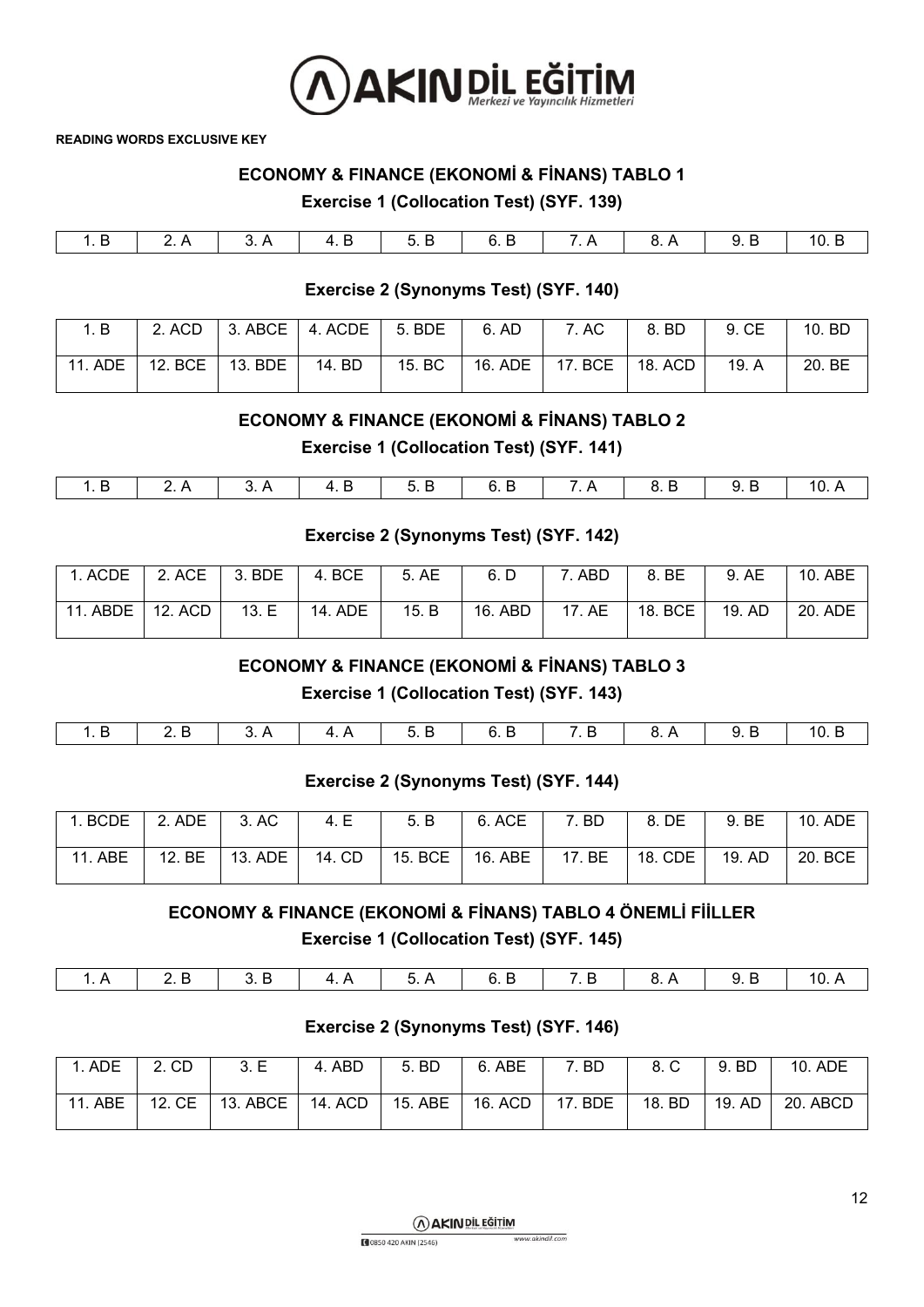

## **READING 1 FROM BARTER TO BANKNOTES**

| 1. trade     | 2. surplus      | 3. exchanged | 4. barter   | 5. drawbacks    | 6. valuable       |
|--------------|-----------------|--------------|-------------|-----------------|-------------------|
| 7. goods     | 8. purchase     | 9. worth     | 10. produce | 11. commodities | 12. value         |
| 13.inflation | 14. circulation | 15. constant | 16. lends   | 17. currency    | 18. stock markets |
| $19.$ fell   | 20. risen       | $21.$ vary   | 22. unify   |                 |                   |

## **READING 2 INTERNATIONAL TRADE AND A BRIEF HISTORY OF TRADE**

| 1. exchanged  | 2. produce                     | 3. resources | 4. obtain   | 5. sales    | 6. profit       |
|---------------|--------------------------------|--------------|-------------|-------------|-----------------|
| 7. export     | 8. sell                        | 9. revenues  | 10. traded  | 11. balance | 12. surplus     |
| 13. deficit   | 14. expand                     | 15. market   | 16. import  | 17. taxes   | 18. purchase    |
| 19. transport | 20. commodities 1 21. downturn |              | 22. decline | 23. improve | 24. institution |

## **LITERATURE & ARTS (EDEBİYAT & SANAT) TABLO 1-A/B**

**Exercise 1 (Collocation Test) (SYF. 152)**

|  | - | - | <u>ີ່</u> | - |  | E<br>10<br>سا ہ |
|--|---|---|-----------|---|--|-----------------|

## **Exercise 2 (Synonyms Test) (SYF. 153)**

| 1. ADE | $\overline{2}$ . ACD | $\vert$ 3. ADE | 4. B  | 5. AD | 6. AB | 7. CE                               | $\overline{8}$ . BC | $9.$ ADE | 10. DE |
|--------|----------------------|----------------|-------|-------|-------|-------------------------------------|---------------------|----------|--------|
| 11. BD | 12. ADE   13. ABE    |                | 14. C | 15. A |       | 16. AE   17. ACD   18. ADE   19. DE |                     |          | 20. BC |

### **LITERATURE & ARTS (EDEBİYAT & SANAT) TABLO 2**

**Exercise 1 (Collocation Test) (SYF. 154)**

## **Exercise 2 (Synonyms Test) (SYF. 155)**

| 1. ADE                     | $\vert$ 2. ADE $\vert$ 3. BC |  |  | 4. AB   5. ACE   6. BDE   7. ACE   8. ABC                          | $\vert$ 9. ADE $\vert$ 10. ABCD |
|----------------------------|------------------------------|--|--|--------------------------------------------------------------------|---------------------------------|
| 11. ADE   12. ADE   13. BC |                              |  |  | 14. B   15. ACE   16. ACE   17. BDE   18. ACD   19. ABC   20. ACDE |                                 |

**LITERATURE & ARTS (EDEBİYAT & SANAT) TABLO 3**

**Exercise 1 (Collocation Test) (SYF. 156)**

| 1.A   2.B   3.A   4.A   5.B   6.A   7.A   8.B   9.B   10.A |  |  |  |  |  |
|------------------------------------------------------------|--|--|--|--|--|
|                                                            |  |  |  |  |  |

## **Exercise 2 (Synonyms Test) (SYF. 157)**

| AE          | 2. BC  | 3. ADE  | 4. ABC  | 5. ADE  | 6. ABDE | DE     | 8. BC     | 9. BC  | 10. ADE |
|-------------|--------|---------|---------|---------|---------|--------|-----------|--------|---------|
| 1. AD<br>11 | 12. AE | 13. ABE | 14. ACD | 15. ABE | 16. ABE | 17. DE | BC<br>18. | 19. BC | 20. ADE |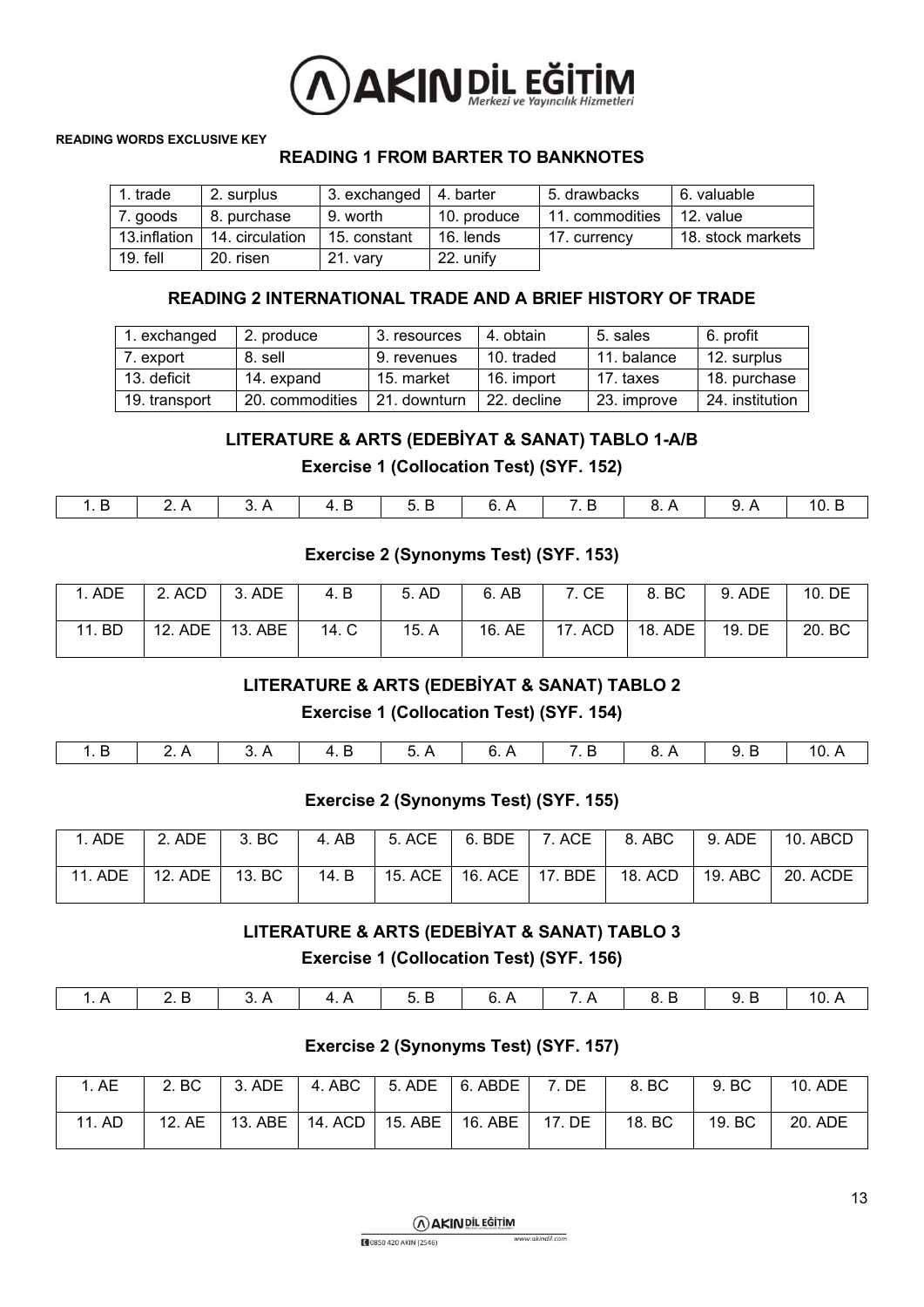

## **READING 1 WHAT IS LITERATURE?**

#### **A. Read the passage and choose the correct answer.**

| 1. represents  | 2. genre   | 3. entertainment     | 4. convev   | 5. protagonist | 6. blueprint  | . epics      | 8. plays      |
|----------------|------------|----------------------|-------------|----------------|---------------|--------------|---------------|
| 9. masterpiece | 10. author | . evaluating<br>  11 | 12. analvze | 13. identify   | 14. criticism | 15. cohesive | 16. conflicts |

#### **B. Answer the questions according to the passage.**

| -- |  | ъ. |  |
|----|--|----|--|

#### **READING 2 WHAT IS ART?**

| . works of art | craft     | 3. manuscripts    | 4. evaluated | 5. artists  | 6. expressing | audiences  |
|----------------|-----------|-------------------|--------------|-------------|---------------|------------|
| 8. judged      | 9. assess | 10. manifestation | 11<br>artist | 12. artwork | 13. metaphor  | 14. convev |

# **HEALTH & MEDICINE (SAĞLIK & TIP) TABLO 1 Exercise 1 (Collocation Test) (SYF. 165)**

|  | 3 A | $\overline{A}$ $\overline{A}$ | _ና ⊅ | 7 R | R A |  |
|--|-----|-------------------------------|------|-----|-----|--|

#### **Exercise 2 (Synonyms Test) (SYF. 166)**

|  |  |  | 1. ABD   2. ACE   3. CDE   4. CE   5. ACE   6. D   7. BD   8. C   9. AE   10. BDE                |  |  |
|--|--|--|--------------------------------------------------------------------------------------------------|--|--|
|  |  |  | 11. BCD   12. ACD   13. ACE   14. ADE   15. BCD   16. ACE   17. BCE   18. BCD   19. AC   20. ABE |  |  |

## **HEALTH & MEDICINE (SAĞLIK & TIP) TABLO 2**

**Exercise 1 (Collocation Test) (SYF. 167)**

| . . |  |  |  |  |  |
|-----|--|--|--|--|--|
|     |  |  |  |  |  |

## **Exercise 2 (Synonyms Test) (SYF. 168)**

| . ADE  | 2. ACDE   3. ADE |       | 4. BE |        | 5. ADE   6. ABD | 7. CE  | 8. D | 9. BDE                           | 10. ADE |
|--------|------------------|-------|-------|--------|-----------------|--------|------|----------------------------------|---------|
| 11. BD | 12. CE           | 13. B | 14. C | 15. AD | 16. A           | 17. BD |      | $\vert$ 18. ACE $\vert$ 19. ACDE | 20. AD  |